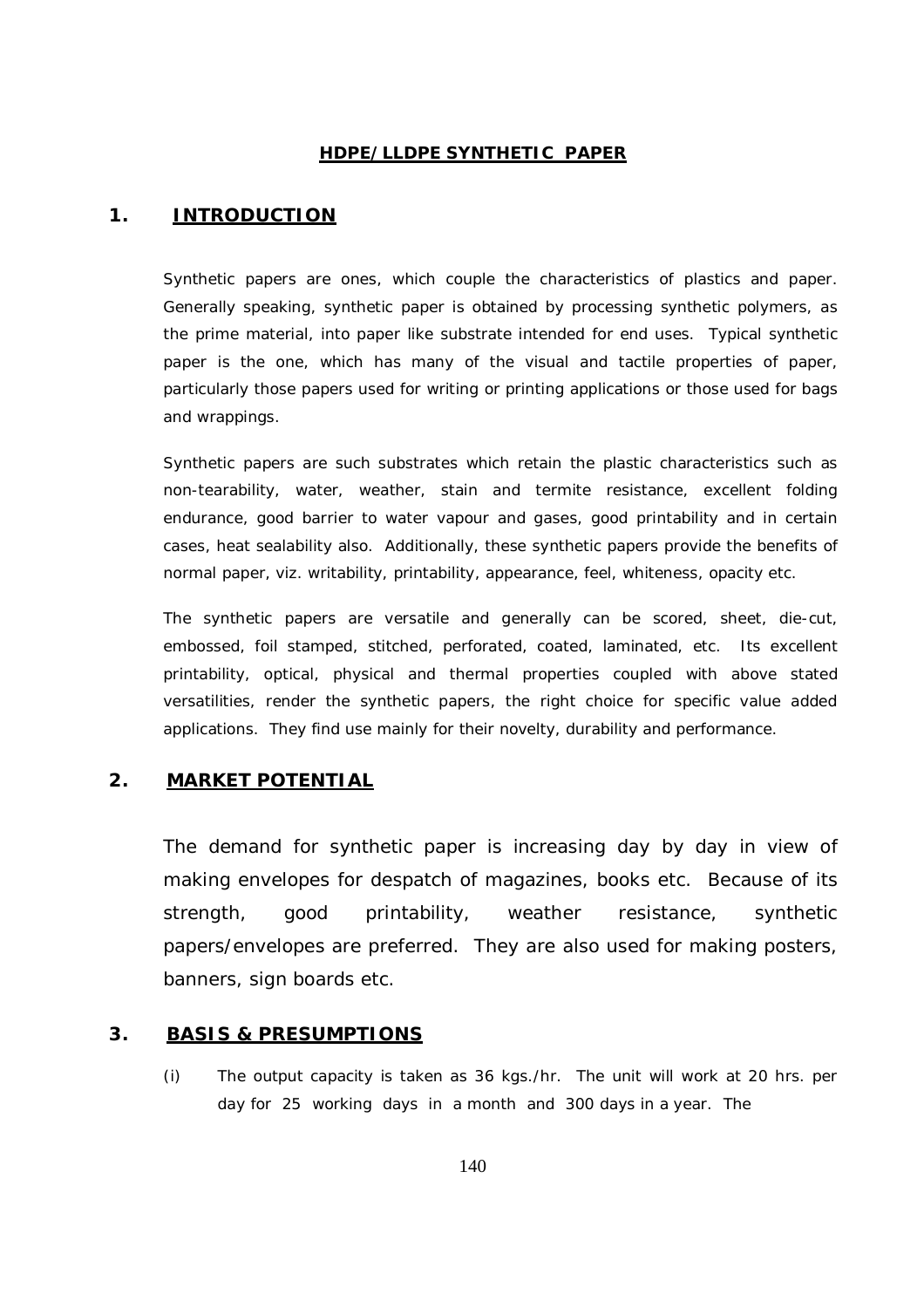output capacity may vary from machinery and the cost of machinery may also vary from supplier to supplier.

- (ii) The time period for achieving the full envisaged capacity utilisation is six months.
- (iii) The labour wages are as per the prevailing rates in the market
- (iv) The rate of interest for fixed and working capital is taken as 12 percent
- (v) The margin money requirement for this project is 30 per cent
- (vi) The pay back period of this project is 5 years
- (vii) The rate of land is taken @ Rs.500/- per sq.mtr. and construction charges are taken @ Rs.3500 per sq.mtr. this may also vary from place to place.
- (viii) The present profile has to be updated taking into prevailing cost of land, building, machinery etc. at the time of implementation of the project.
- (ix) 3% material loss has been considered for calculating raw material requirement.

# **4. IMPLEMENTATION SCHEDULE**

| The time requirement for preparation of Project Report :                                    |           | Two          |
|---------------------------------------------------------------------------------------------|-----------|--------------|
| months                                                                                      |           |              |
| Time requirement for selection of Site                                                      |           | One month    |
| Time required for registration as Small Scale Unit                                          |           | One.         |
| week                                                                                        |           |              |
| Time required for acquiring the loan<br>Machinery procurement, erection and commissioning : |           | Three months |
| Recruitment of labourer etc.                                                                |           | One month    |
| Trial runs                                                                                  | One month |              |

# **5. TECHNICAL ASPECT**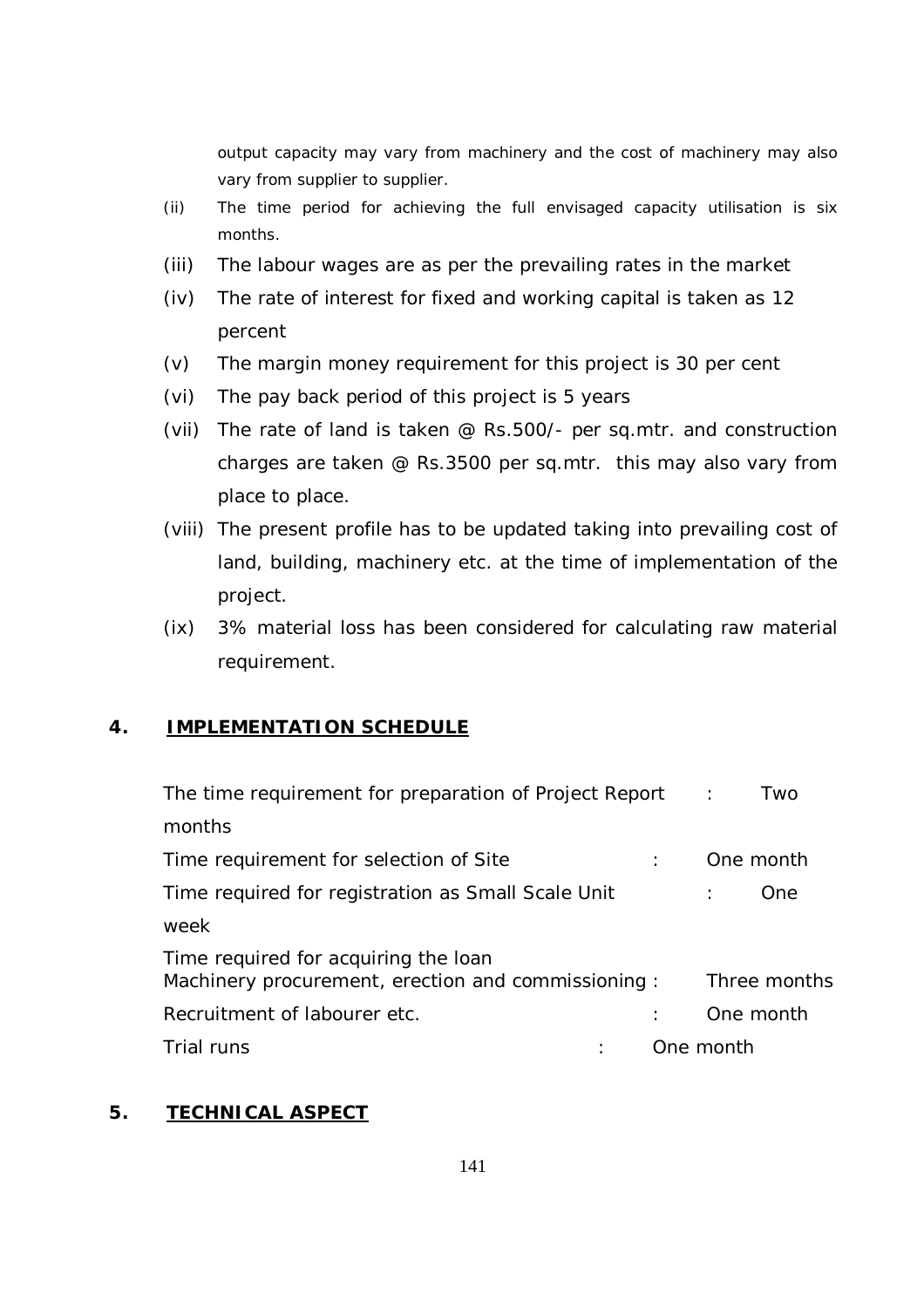#### MANUFACTURING PROCESS

#### 1. Blown/Cast Films

Either monolayer or multilayer films are proruced out of this processing Technique. Generally, polymers like LLDPE, HDPE, PS, HIPS and even PVC are used to produce synthetic papers by this process. Fillers such as calcium carbonate, titanium dioxide, silica, china clay, etc. are used to render the polymers receptive to inks and coatings. In certain cases, polymer blends/alloys are used to enhance the printability.

#### 2. Monoaxial Orientation

In this process, a thick sheet either mono or multilayered is extruded over a chill roll and then stretched 3-6 times in the machine direction. Polymer mainly used in this process is polypropylene though HDPE can also be used. Advantages of this process are that maximum amount of fillers and pigments can be loaded. By certain unique techniques, micro voids can also be incorporated into the bulk of the film.

## 3. Monoaxial Orientation followed by Coating and Stretching

This combines two operations – orientation and coating. The basic technology includes extruding a polymer containing fillers such as clay, talc, barium sulphate, gypsum, zinc oxide into a thick sheet in the machine direction to about 5-6 times. Over the monoaxially oriented film, a blend of polymers, fillers and pigments is coated either by calendering or extrusion on one or both surfaces. This step may or may not be preceded by an anchor coat for better adhesion of the coated layer onto the base layer. After coating, the coated laminate is subjected to orientation in the transverse direction. Thus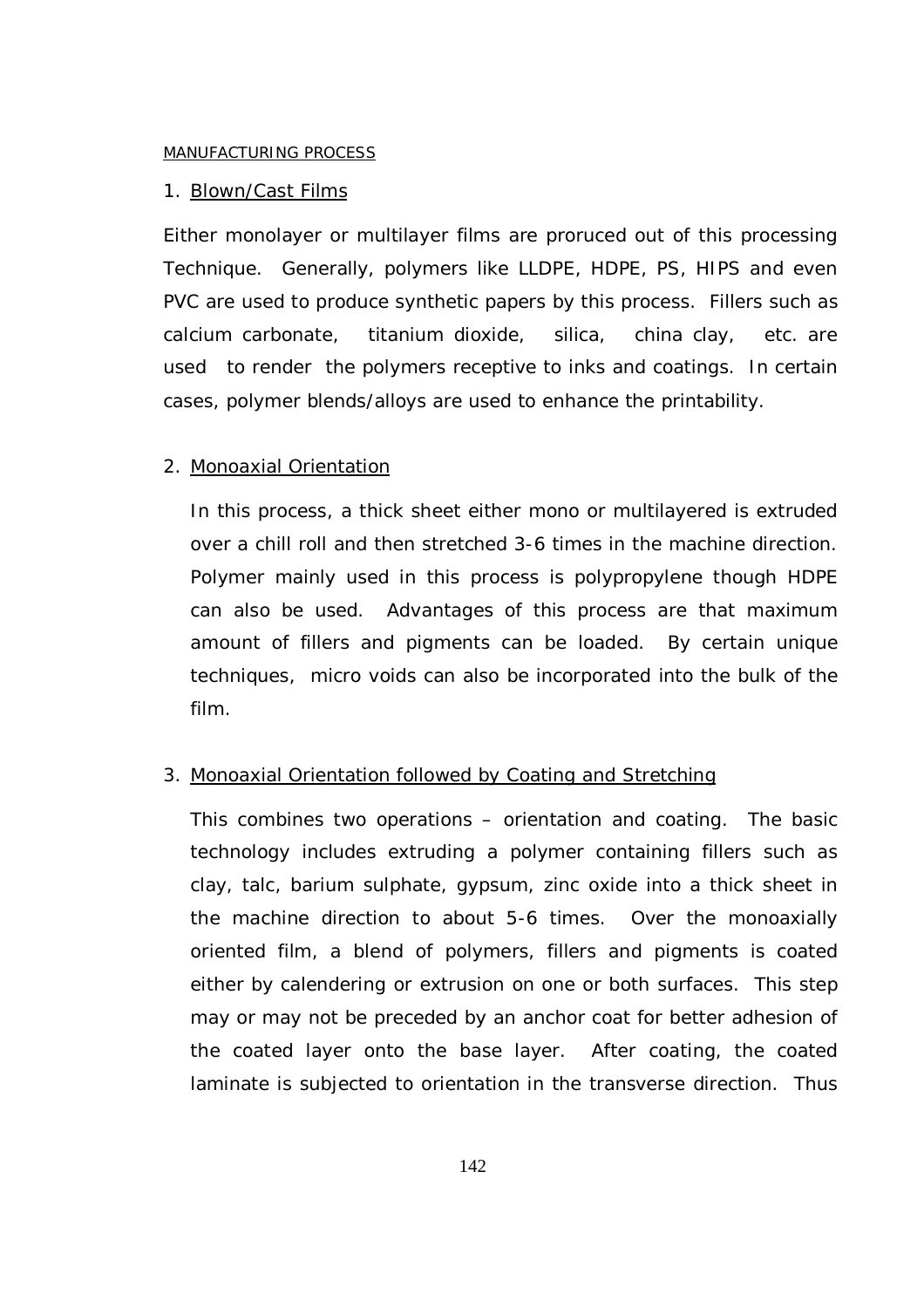the base layer is biaxially oriented while the surface layer is monoaxially oriented.

Printable and physical properties of synthetic papers produced by this process are excellent and also possess high tear initiation strength, stiffness, good dimensional stability, less elongation. Optical properties such as opacity, whiteness are also good. Disadvantages are comparatively high production cost and limitation on minimum possible thicknesses.

Other processes are Baxial Orientation, Coating, Cross Lamination etc.

# **5. QUALITY & STANDARD**

The Synthetic Paper may be manufactured as per the standard specification specified by the Customers.

# **6. PRODUCTION CAPACITY (Per Annum)**

|     | (a) $\alpha$ Quantity (M.T.) | 210            |
|-----|------------------------------|----------------|
| (b) | Value (Rs.)                  | 2,20,50,000.00 |

# **7. TOTAL POWER REQUIREMENT**

Total connected load (KW) : 40

# **8. POLLUTION CONTROL MEASURES**

The unit does not create any pollution. However, a proper ventilation should be made in the processing area for the better circulation of the fresh air.

# **9. ENERGY CONSERVATION**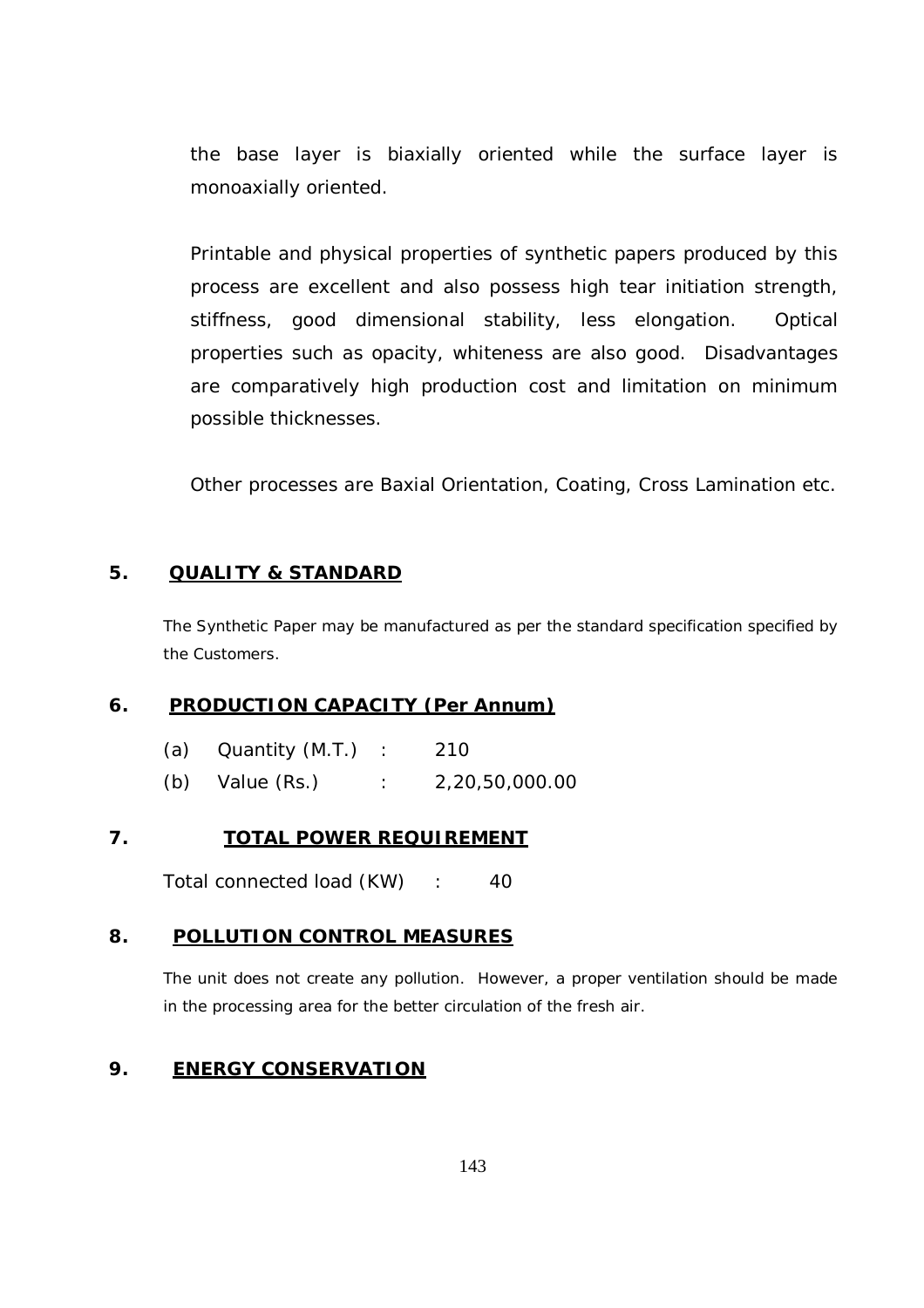Entrepreneurs may select energy efficient machinery and proper planning has also to be made for saving energy in the unit.

| Α.  |      |                                                    |                                                 |                                     |                                                                                                                                                                                                |                                                       |                                                                                                                                         |
|-----|------|----------------------------------------------------|-------------------------------------------------|-------------------------------------|------------------------------------------------------------------------------------------------------------------------------------------------------------------------------------------------|-------------------------------------------------------|-----------------------------------------------------------------------------------------------------------------------------------------|
| i)  |      |                                                    |                                                 |                                     |                                                                                                                                                                                                |                                                       |                                                                                                                                         |
|     |      |                                                    |                                                 |                                     |                                                                                                                                                                                                |                                                       |                                                                                                                                         |
|     | Land |                                                    |                                                 | 500                                 |                                                                                                                                                                                                | 300                                                   |                                                                                                                                         |
|     |      |                                                    |                                                 |                                     |                                                                                                                                                                                                |                                                       |                                                                                                                                         |
|     |      |                                                    |                                                 | 170                                 |                                                                                                                                                                                                | 3500                                                  |                                                                                                                                         |
|     |      |                                                    |                                                 |                                     |                                                                                                                                                                                                |                                                       |                                                                                                                                         |
|     |      |                                                    |                                                 |                                     |                                                                                                                                                                                                | Total:                                                | 7,45,000.00                                                                                                                             |
| ii) |      |                                                    |                                                 |                                     |                                                                                                                                                                                                |                                                       |                                                                                                                                         |
|     |      |                                                    |                                                 |                                     |                                                                                                                                                                                                | Qty. (Nos.)                                           | Value                                                                                                                                   |
|     |      |                                                    |                                                 |                                     |                                                                                                                                                                                                |                                                       |                                                                                                                                         |
|     | (a)  |                                                    |                                                 |                                     |                                                                                                                                                                                                |                                                       |                                                                                                                                         |
|     |      |                                                    |                                                 |                                     |                                                                                                                                                                                                |                                                       | 16,00,000.00                                                                                                                            |
|     |      |                                                    |                                                 |                                     |                                                                                                                                                                                                |                                                       | 2,00,000.00                                                                                                                             |
|     |      |                                                    |                                                 | 54                                  |                                                                                                                                                                                                |                                                       |                                                                                                                                         |
|     |      |                                                    |                                                 |                                     |                                                                                                                                                                                                |                                                       | 3,00,000.00                                                                                                                             |
|     |      |                                                    |                                                 |                                     |                                                                                                                                                                                                |                                                       | 1,00,000.00                                                                                                                             |
|     | (b)  |                                                    |                                                 |                                     |                                                                                                                                                                                                |                                                       |                                                                                                                                         |
|     |      |                                                    |                                                 |                                     |                                                                                                                                                                                                |                                                       |                                                                                                                                         |
|     | (c)  |                                                    |                                                 |                                     |                                                                                                                                                                                                |                                                       |                                                                                                                                         |
|     |      |                                                    |                                                 |                                     |                                                                                                                                                                                                |                                                       |                                                                                                                                         |
|     |      | Value (Rs.)<br>1,55,000.00<br>5,95,000.00<br>(Rs.) | <b>Building</b><br><u>Sr.No.</u><br>1,00,000.00 | <b>FIXED CAPITAL</b><br>1,70,000.00 | <u>FINANCIAL ASPECT</u><br><b>MACHINERY &amp; EQUIPMENT</b><br><b>Production Unit</b><br>i) Extrusion Blown<br>Film Plant (45 mm)<br>ii) Cooling Tower<br>iii) Compressor<br>iv) Scrap Grinder | Description of machines<br>cost & machinery (a) & (b) | Land & Building: Area Sq. Mtrs.<br>Rate per Sq.mtr.<br>Testing Equipment & Other Accessories<br>Electrification & Installation @ 10% of |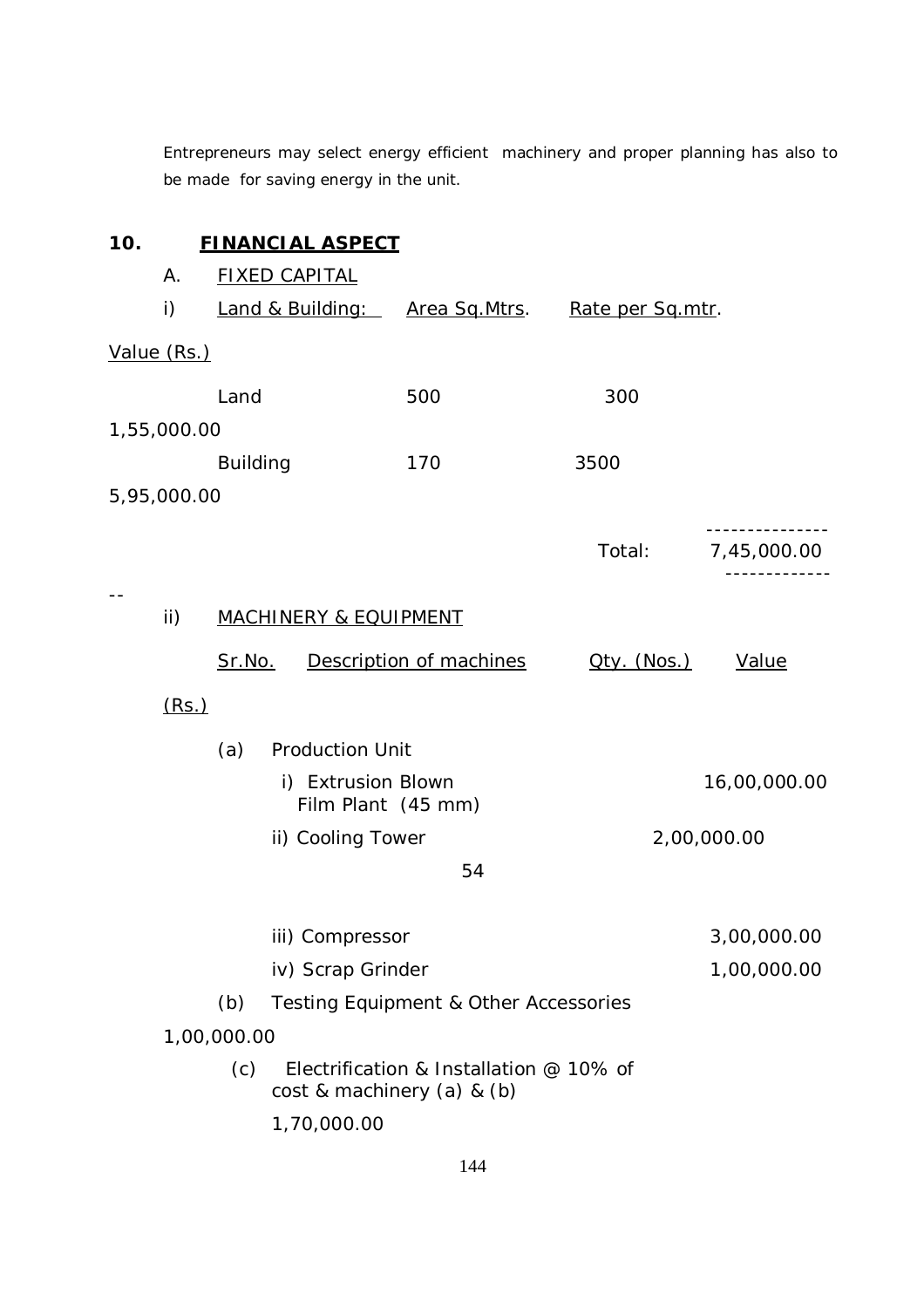|              | (d)          | Pre-operative expenses                                           |                                    |                                              |                             |  |  |  |
|--------------|--------------|------------------------------------------------------------------|------------------------------------|----------------------------------------------|-----------------------------|--|--|--|
| 50,000.00    |              |                                                                  |                                    | Total cost of machinery & equipment (a to d) |                             |  |  |  |
| 19,20,000.00 |              |                                                                  |                                    |                                              |                             |  |  |  |
|              | (e)          |                                                                  | Cost of Moulds & Dies<br>50,000.00 |                                              |                             |  |  |  |
|              | (d)          | Cost of Office Equipment/Furniture/Computers etc.<br>2,30,000.00 |                                    |                                              |                             |  |  |  |
|              |              | 22,00,000.00                                                     |                                    | Total:                                       | - - - - - - - - - - - - - - |  |  |  |
| 29,45,000.00 |              | Total Fixed Cost $(1 + 11)$ = 7,45,000 + 22,00,000 =             |                                    |                                              |                             |  |  |  |
|              |              | <b>WORKING CAPITAL</b>                                           |                                    |                                              |                             |  |  |  |
|              | $\mathsf{i}$ | Staff and Labour (P.M.)                                          |                                    |                                              |                             |  |  |  |
|              |              |                                                                  |                                    |                                              |                             |  |  |  |
|              |              | --------<br>Designation<br>(Rs.)                                 |                                    | Nos. Salary (Rs.)                            | Total                       |  |  |  |
|              | 20,000.00    | Production Engineer/ 01<br>Manager                               |                                    | 20,000.00                                    |                             |  |  |  |
|              |              | <b>Sales Executive</b>                                           | 02                                 | 10,000.00                                    |                             |  |  |  |
|              | 20,000.00    |                                                                  |                                    |                                              |                             |  |  |  |
|              |              | Accountant                                                       | 01                                 | 10,000.00                                    |                             |  |  |  |
|              |              | 10,000.00                                                        |                                    |                                              |                             |  |  |  |
|              |              | Store Keeper-cum-Clerk 01                                        |                                    | 8,000.00                                     |                             |  |  |  |
|              | 8,000.00     |                                                                  |                                    |                                              |                             |  |  |  |
|              |              | Watchman                                                         | 03                                 | 3,000.00                                     |                             |  |  |  |
|              | 9,000.00     |                                                                  |                                    |                                              |                             |  |  |  |
|              |              | Supervisor                                                       | 03                                 | 6,000.00                                     |                             |  |  |  |
|              | 18,000.00    |                                                                  |                                    |                                              |                             |  |  |  |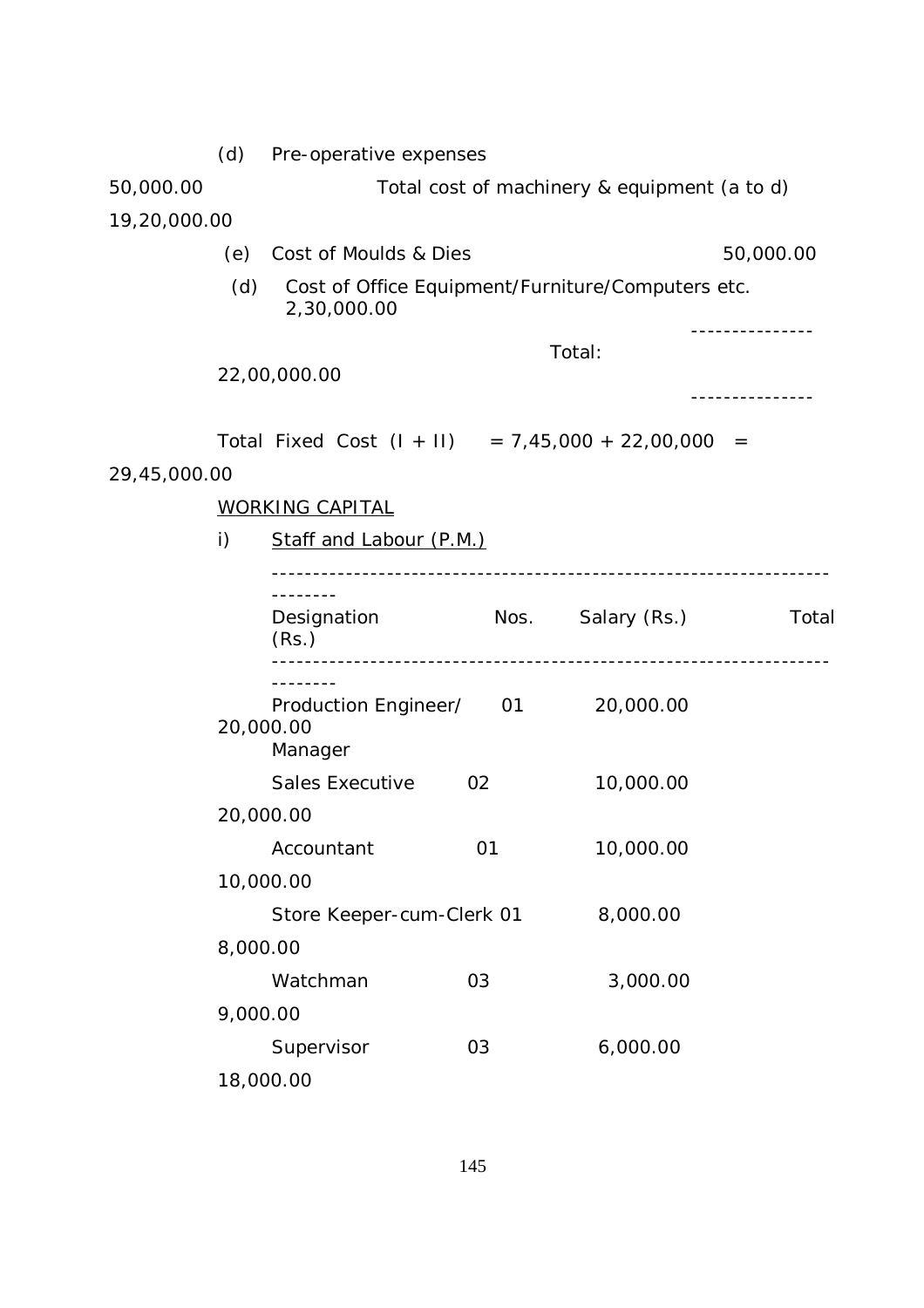|          |               |                 | <b>Skilled Workers</b>                                                     | 03  | 4,000.00                |             |
|----------|---------------|-----------------|----------------------------------------------------------------------------|-----|-------------------------|-------------|
|          |               | 12,000.00       |                                                                            |     |                         |             |
|          |               |                 | <b>Unskilled Workers</b>                                                   | 06  | 3,000.00                |             |
|          |               | 18,000.00       |                                                                            |     |                         |             |
|          | 11,500.00     |                 | Add perquisite @ 10% of the salary                                         |     |                         |             |
|          |               |                 |                                                                            |     | Total:                  | 1,26,500.00 |
|          |               |                 |                                                                            |     |                         |             |
|          |               | 1,26,000.00     |                                                                            |     | Or Say Rs.              |             |
|          | ii)<br>(Rs.)  |                 | Raw Material (P.M.)                                                        |     | Oty. (Tons) Rate Rs./MT |             |
|          |               | 13,50,000.00    | <b>HDPE/LDPE Granules</b>                                                  | 18. | 75,000                  |             |
|          | iii)<br>(Rs.) |                 | Utilities (per month):                                                     |     |                         |             |
|          |               | i)<br>ii) Water | Power<br>60,000.00<br>(60% utilization x 40 KW x 500 hrs. x Rs.5 per unit) |     |                         |             |
|          |               | 5,000.00        |                                                                            |     |                         |             |
|          |               |                 |                                                                            |     | Total:                  | 65,000.00   |
| (Rs.)    | iv)           |                 | Other Contingent Expenses (per month)                                      |     |                         |             |
| 4,000.00 |               | a)              | Repairs and Maintenance                                                    |     |                         |             |
|          |               | b)              | Transportation charges                                                     |     |                         | 5,000.00    |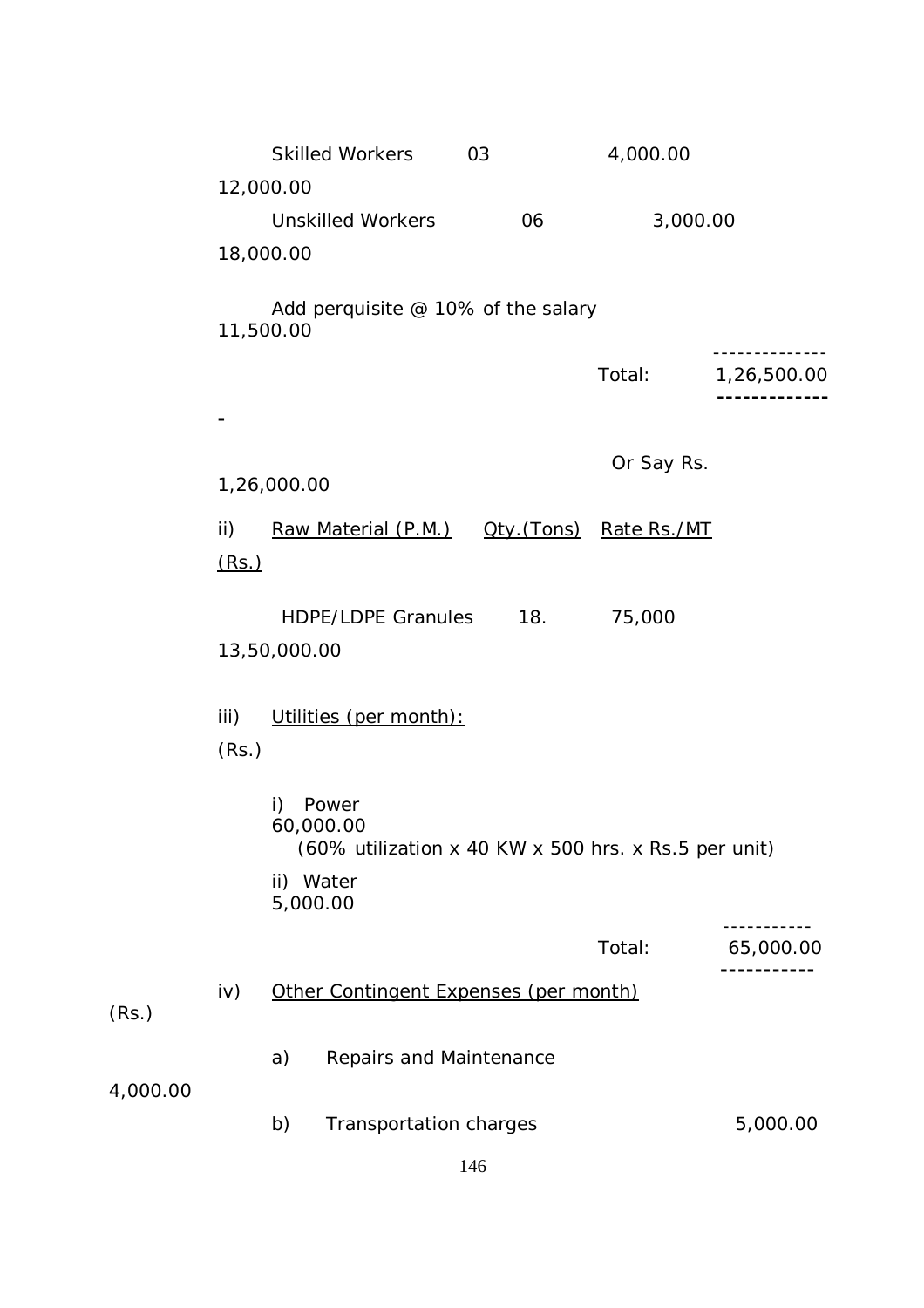|        |       | $\mathsf{C}$                         | Postage and stationery                   |        | 2,000.00     |
|--------|-------|--------------------------------------|------------------------------------------|--------|--------------|
|        |       | d)                                   | Telephone/Fax/Computer                   |        |              |
|        |       |                                      | 2,000.00                                 |        |              |
|        |       | e)                                   | <b>Consumable Stores</b>                 |        |              |
|        |       |                                      | 2,000.00                                 |        |              |
|        |       | f)                                   | Advertisement & Publicity                |        |              |
|        |       |                                      | 5,000.00                                 |        |              |
|        |       | g)                                   | Insurance                                |        | 4,000.00     |
|        |       | h)                                   | Miscellaneous Expenses                   |        | 1,000.00     |
|        |       |                                      |                                          | Total: | 25,000.00    |
| 11.    | (Rs.) |                                      | <u>TOTAL WORKING CAPITAL (PER MONTH)</u> |        |              |
|        | i)    | Staff and Labour                     |                                          |        | 1,26,000.00  |
|        | ii)   | Raw Material                         |                                          |        |              |
|        |       | 13,50,000.00                         |                                          |        |              |
|        | iii)  | <b>Utilities</b>                     |                                          |        | 65,000.00    |
| 25,000 | iv)   |                                      | Other Contingent Exp.                    |        |              |
|        |       |                                      |                                          | Total: | 15,66,000.00 |
|        |       |                                      | Working Capital for 3 months             |        | 46,98,000.00 |
| 12.    |       |                                      | <b>TOTAL CAPITAL INVESTMENT</b>          |        |              |
|        | А.    | <b>Fixed Capital</b><br>29,45,000.00 |                                          |        |              |
|        | Β.    |                                      | Working Capital for 3 months             |        | 46,98,000.00 |
|        |       |                                      |                                          | Total: | 76,43,000.00 |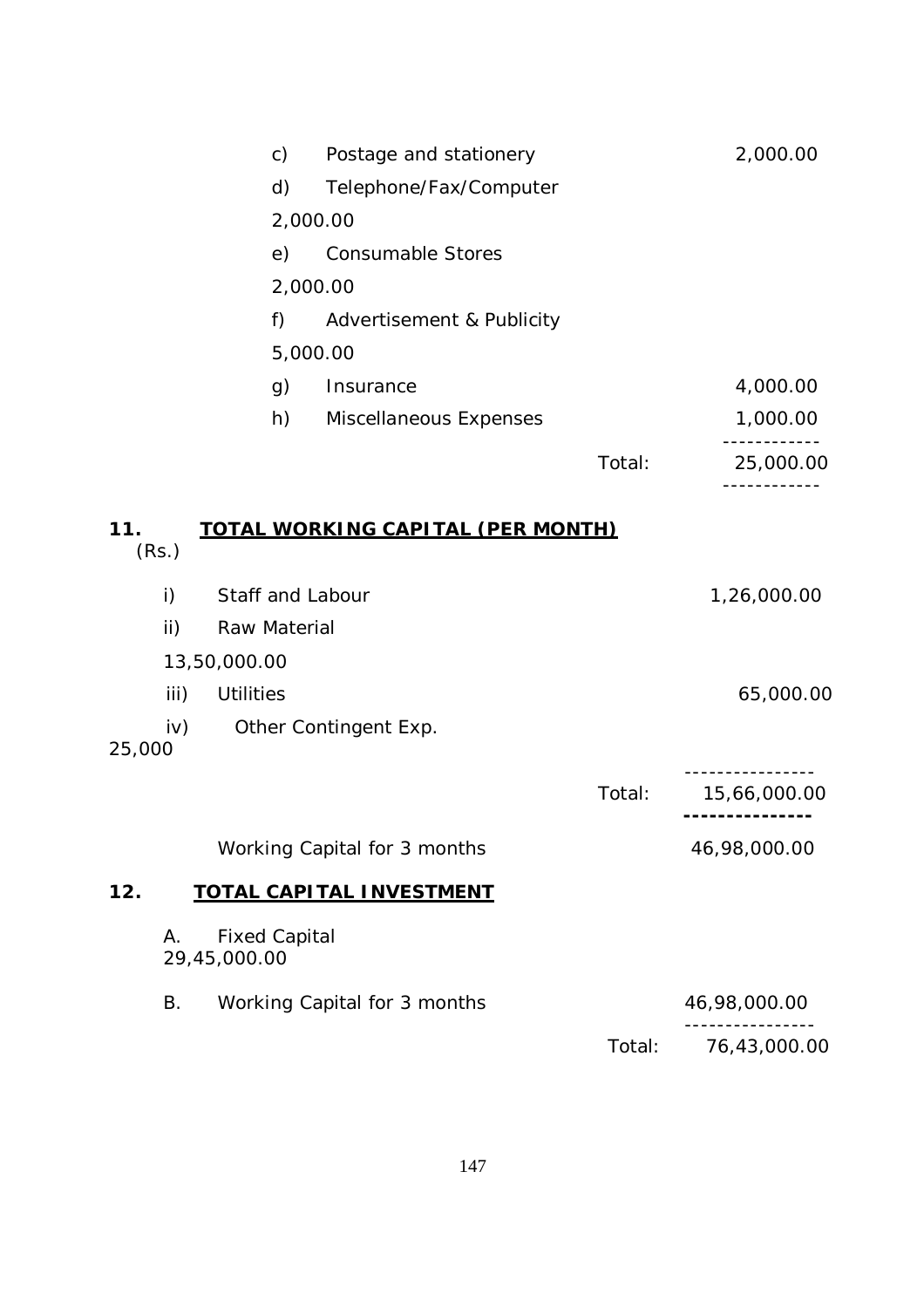# **13. FINANCIAL ANALYSIS**

|             | Α.          |                | Cost of Production (per year) (300 days)          |                   |                                        |     |        |
|-------------|-------------|----------------|---------------------------------------------------|-------------------|----------------------------------------|-----|--------|
|             |             | (a)            | <b>Total Recurring Cost</b>                       |                   |                                        |     |        |
|             |             | 1,87,92,000.00 |                                                   |                   |                                        |     |        |
|             |             | (b)            | Depreciation on building @ 5%                     |                   |                                        |     |        |
|             | 29,750.00   |                |                                                   |                   |                                        |     |        |
|             |             |                | (c) Depreciation on machinery & equipment $@$ 10% |                   |                                        |     |        |
|             |             | 1,92,000.00    |                                                   |                   |                                        |     |        |
|             |             | (d)            |                                                   |                   | Depreciation on Dies & Moulds @ 20%    |     |        |
|             |             |                | 10,000.00                                         |                   |                                        |     |        |
|             |             | (e)            |                                                   |                   | Depreciation on office equipment @ 20% |     |        |
|             |             |                | 46,000.00                                         |                   |                                        |     |        |
| 9,17,160.00 |             | (e)            | Interest on total Capital Investment @ 12%        |                   |                                        |     |        |
|             |             |                |                                                   |                   | Total:                                 |     |        |
|             |             |                | 1,99,86,910.00                                    |                   |                                        |     |        |
|             |             |                |                                                   |                   | Or Say Rs.:                            |     |        |
|             |             | 1,99,87,000.00 |                                                   |                   |                                        |     |        |
|             | Β.          |                | Sales/Turn over (per year)                        |                   |                                        |     |        |
|             |             | <u>Item</u>    |                                                   | <u> Qty. (MT)</u> | Rate (MT)                              |     | Value  |
|             |             |                |                                                   |                   |                                        |     |        |
|             |             | (Rs.)          |                                                   |                   |                                        |     |        |
|             |             | 2,20,50,000.00 | HDPE/LLDPE<br><b>Synthetic Paper</b>              |                   | 210 1,05,000                           |     |        |
|             | $C_{\cdot}$ |                | Net Profit (per year)                             |                   |                                        |     |        |
|             |             |                | Sales $(Rs.) -$ Cost of Production $(Rs.) =$      |                   |                                        |     | Profit |
|             | (Rs.)       |                |                                                   |                   |                                        |     |        |
|             |             | 20,63,000.00   | 2, 20,50,000 - 1,99,87,000                        |                   |                                        | $=$ |        |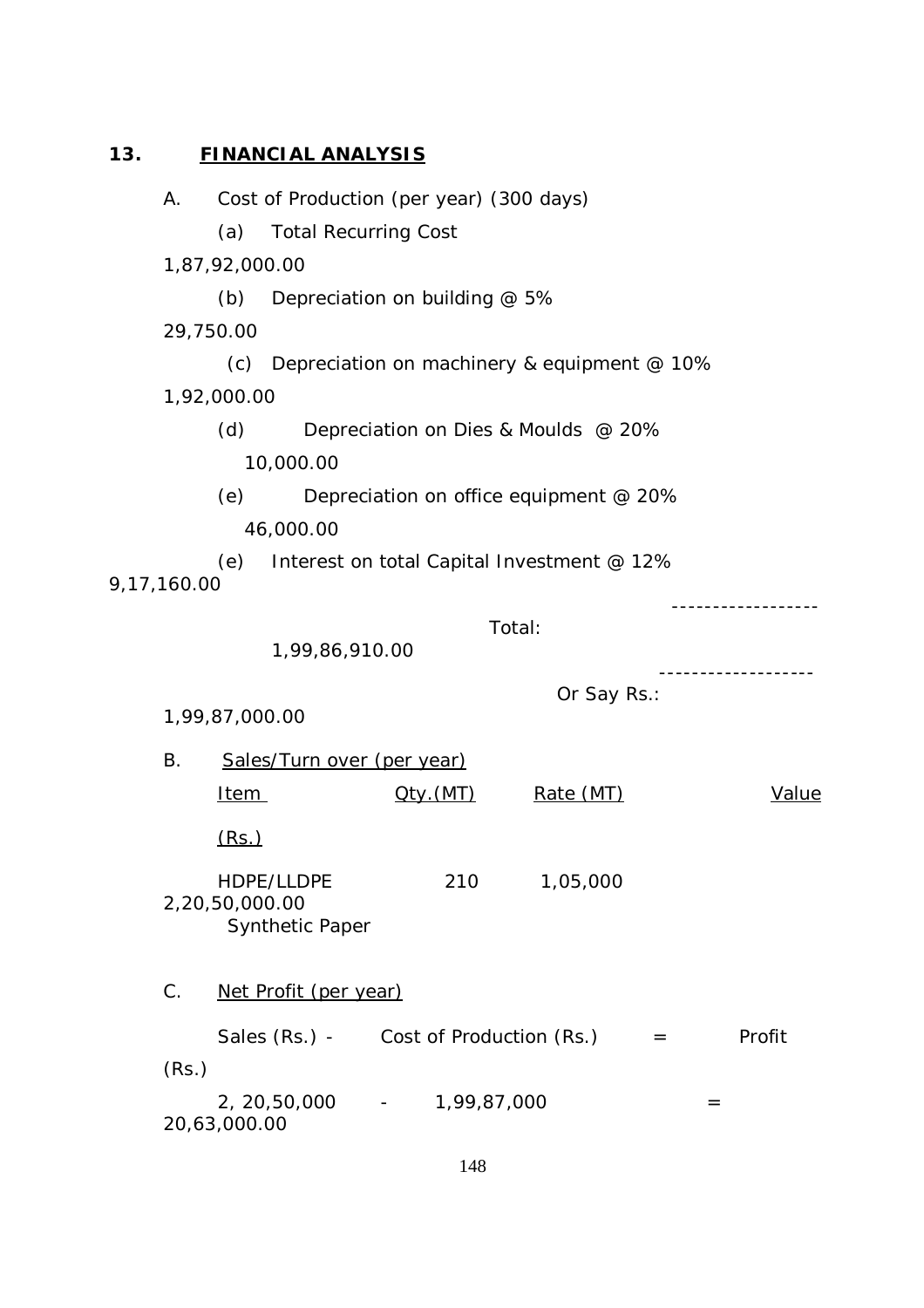| D. | Net Profit Ratio $=$ |     | Net Profit x 100<br><b>Sales</b>                    |
|----|----------------------|-----|-----------------------------------------------------|
|    |                      | $=$ | 20,63,000x 100<br>2,20,50,000                       |
|    |                      |     | 9.82%                                               |
| F. | Rate of Return       | $=$ | Net Profit x 100<br><b>Total Capital Investment</b> |
|    |                      | $=$ | 20,63,000 x 100<br>76,43,000                        |
|    |                      |     | 26.7%                                               |

| F.          |           | <b>Break-even Point</b>                                              |           |
|-------------|-----------|----------------------------------------------------------------------|-----------|
|             |           | Fixed Cost (Per Year)                                                | Rs.       |
|             | a)        | Depreciation on Building @ 5%                                        |           |
|             | 29,750.00 |                                                                      |           |
|             | b)        | Depreciation on Machinery & Equipment @ 10%                          |           |
|             |           | 1,92,000.00                                                          |           |
|             | C)        | Depreciation on Moulds/Dies & Office<br>50,000.00<br>Equipment @ 20% |           |
|             | d)        | Insurance                                                            | 48,000.00 |
|             | e)        | Interest on total capital investment                                 |           |
| 9,17,160.00 |           |                                                                      |           |
|             | f)        | 40% of salary and wages                                              |           |
| 6,04,800.00 |           |                                                                      |           |